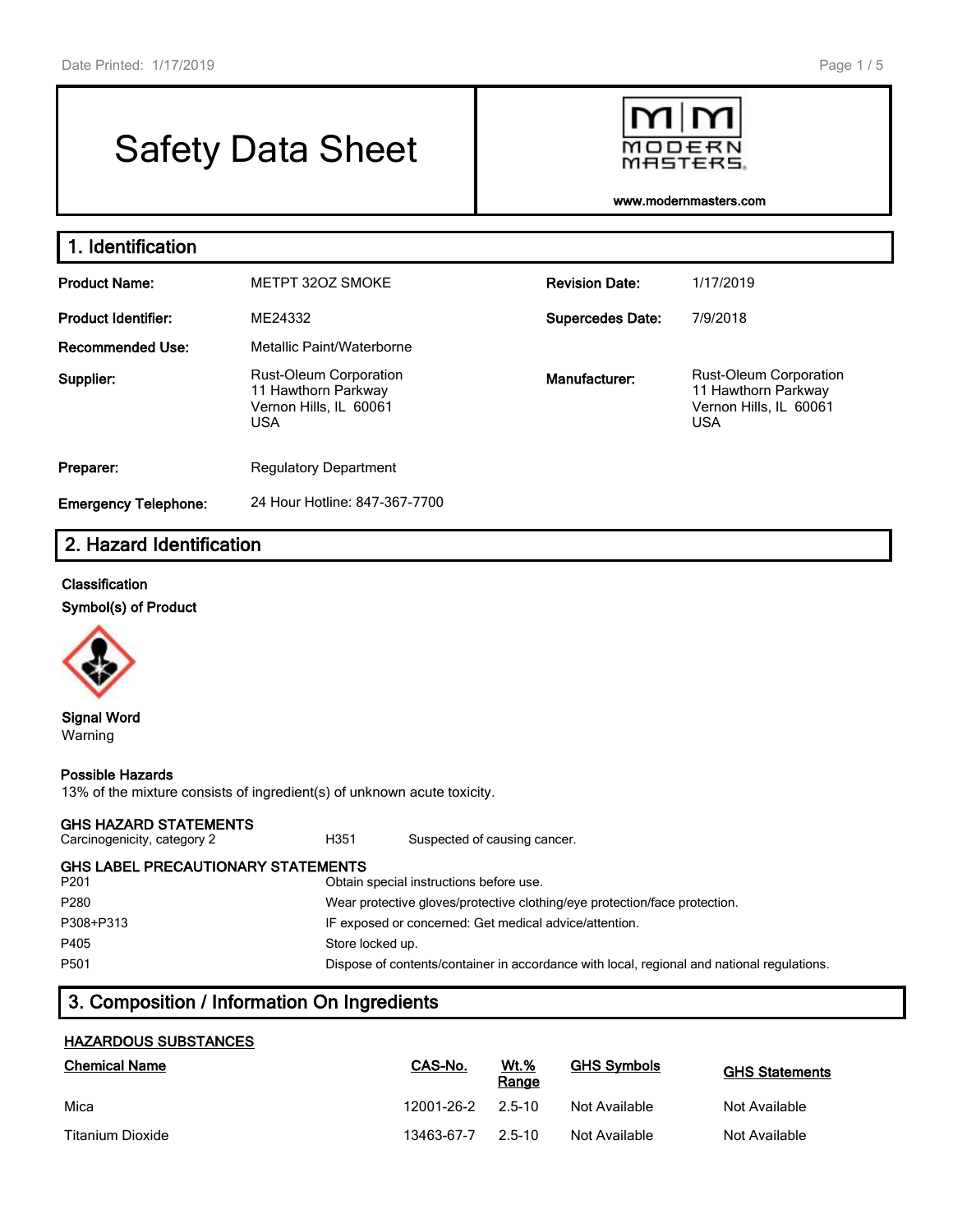Date Printed: 1/17/2019

| $9003 - 11 - 6$ | $0.1 - 1.0$ | GHS06                 | H330                          |
|-----------------|-------------|-----------------------|-------------------------------|
| 1333-86-4       | $0.1 - 1.0$ | Not Available         | Not Available                 |
| 1313-13-9       | $0.1 - 1.0$ | GHS07                 | H332                          |
| 108-05-4        | $0.1 - 1.0$ | GHS02-GHS07-<br>GHS08 | H <sub>225</sub> -332-335-351 |
| 1317-80-2       | $0.1 - 1.0$ | Not Available         | Not Available                 |
| 111-76-2        | $0.1 - 1.0$ | GHS07                 | H302-312-315-319-332          |
|                 |             |                       |                               |

# **4. First-Aid Measures**

**FIRST AID - EYE CONTACT:** Immediately flush eyes with plenty of water for at least 15 minutes holding eyelids open. Get medical attention. Do NOT allow rubbing of eyes or keeping eyes closed.

**FIRST AID - SKIN CONTACT:** Wash skin with soap and water. Remove contaminated clothing. Get medical attention if irritation develops or persists.

**FIRST AID - INHALATION:** Remove to fresh air. If not breathing, give artificial respiration. If breathing is difficult, give oxygen. Get immediate medical attention. Do NOT use mouth-to-mouth resuscitation. If you experience difficulty in breathing, leave the area to obtain fresh air. If continued difficulty is experienced, get medical assistance immediately.

**FIRST AID - INGESTION:** Swallowing less than an ounce will not cause significant harm. For larger amounts, do not induce vomiting, but give one or two glasses of water to drink and get medical attention. If swallowed, rinse mouth with water. If feeling unwell, get medical attention.

# **5. Fire-Fighting Measures**

**EXTINGUISHING MEDIA:** Alcohol Film Forming Foam, Carbon Dioxide, Dry Chemical, Dry Sand, Water Fog

**UNUSUAL FIRE AND EXPLOSION HAZARDS:** No unusual fire or explosion hazards noted. Keep containers tightly closed. FLASH POINT IS TESTED TO BE GREATER THAN 200 DEGREES F.

**SPECIAL FIREFIGHTING PROCEDURES:** Water may be used to cool closed containers to prevent buildup of steam. If water is used, fog nozzles are preferred.

**Special Fire and Explosion Hazard (Combustible Dust):** No Information

## **6. Accidental Release Measures**

**STEPS TO BE TAKEN IF MATERIAL IS RELEASED OR SPILLED:** If spilled, contain spilled material and remove with inert absorbent. Dispose of contaminated absorbent, container, and unused contents in accordance with local, state, and federal regulations. Do not incinerate closed containers

# **7. Handling and Storage**

**HANDLING:** Wash thoroughly after handling. Wash hands before eating. Remove contaminated clothing and launder before reuse. Use only with adequate ventilation. Follow all SDS and label precautions even after container is emptied because it may retain product residues. Avoid breathing fumes, vapors, or mist. Avoid contact with eyes, skin and clothing.

**STORAGE:** Store in a dry, well ventilated place. Keep container tightly closed when not in use.

**Advice on Safe Handling of Combustible Dust:** No Information

## **8. Exposure Controls / Personal Protection**

| <b>Chemical Name</b>                 | CAS-No.    | Weight %<br>Less Than | <b>ACGIH TLV-</b><br><b>TWA</b> | <b>ACGIH TLV-</b><br><b>STEL</b> | <b>OSHA PEL-TWA</b> | <b>OSHA PEL-</b><br><b>CEILING</b> |
|--------------------------------------|------------|-----------------------|---------------------------------|----------------------------------|---------------------|------------------------------------|
| Mica                                 | 12001-26-2 | 10.0                  | $3 \text{ mg/m}$                | N.E.                             | N.E.                | N.E.                               |
| <b>Titanium Dioxide</b>              | 13463-67-7 | 5.0                   | $10 \text{ mg/m}$               | N.E.                             | $15 \text{ mg/m}$   | N.E.                               |
| Polyethylene-Polypropylene<br>Glycol | 9003-11-6  | 1.0                   | N.E.                            | N.E.                             | N.E.                | N.E.                               |
| Carbon Black                         | 1333-86-4  | 1.0                   | $3 \text{ mg/m}$                | N.E.                             | $3.5 \text{ mg/m}$  | N.E.                               |
| Manganese Dioxide                    | 1313-13-9  | 1.0                   | $0.02 \,\mathrm{mg/m3}$         | N.E.                             | N.E.                | $5 \text{ mg/m}$                   |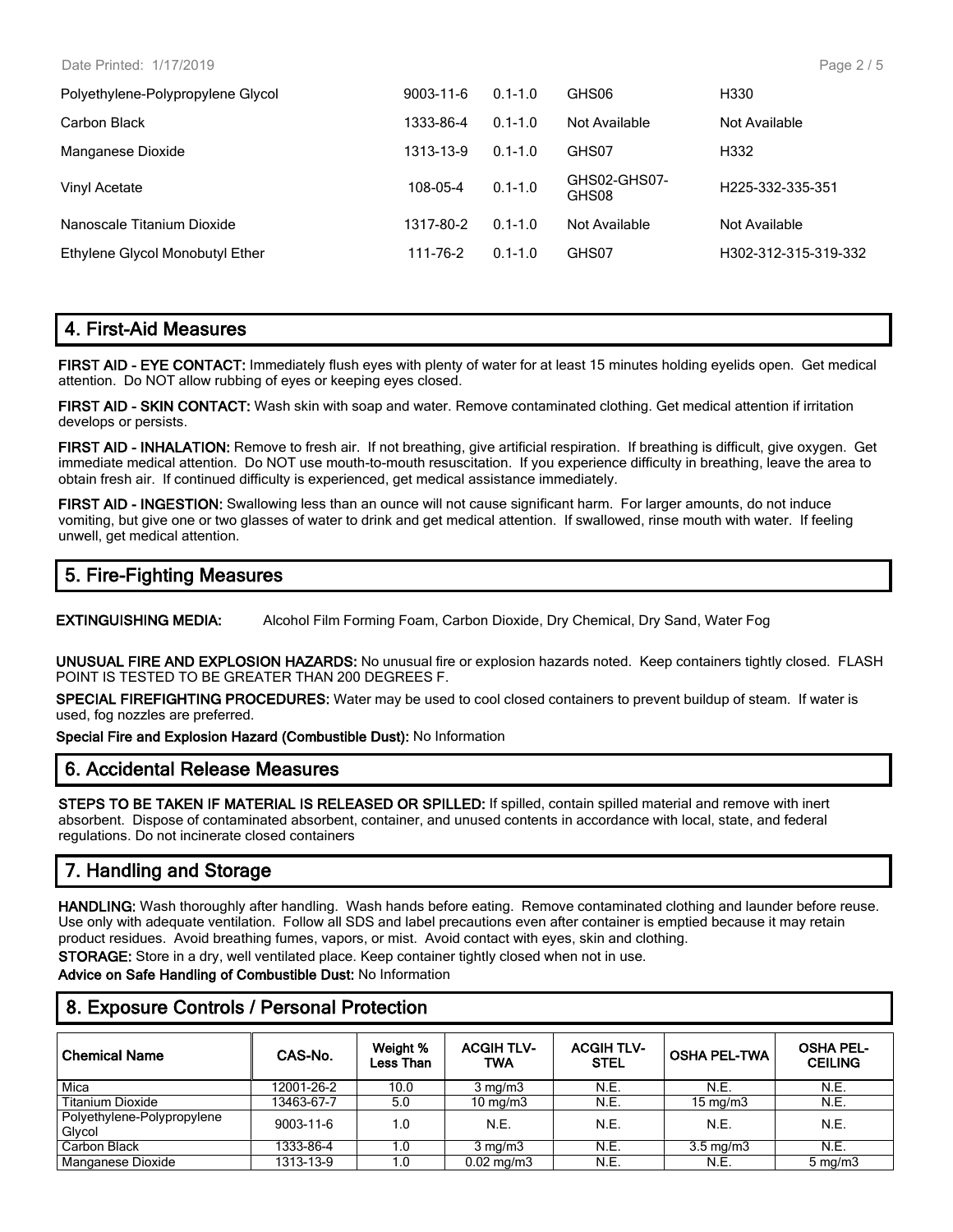| Vinyl Acetate                      | 108-05-4      | .u  | 10 ppm | 15 ppm | N.E.   | N.⊏.  |
|------------------------------------|---------------|-----|--------|--------|--------|-------|
| Nanoscale Titanium Dioxide         | 1317-80-2     | .u  | IN.E.  | N.E.   | N.E.   | N.⊏.  |
| Ethylene Glycol Monobutyl<br>Ether | 1-76-2<br>111 | 1.U | 20 ppm | N.E.   | 50 ppm | 'N.⊏. |

## **PERSONAL PROTECTION**

**ENGINEERING CONTROLS:** Use process enclosures, local exhaust ventilation, or other engineering controls to control airborne levels below recommended exposure limits. Prevent build-up of vapors by opening all doors and windows to achieve crossventilation.

**RESPIRATORY PROTECTION:** A respiratory protection program that meets OSHA 1910.134 and ANSI Z88.2 requirements must be followed whenever workplace conditions warrant a respirator's use.

**SKIN PROTECTION:** Use gloves to prevent prolonged skin contact. Nitrile or Neoprene gloves may afford adequate skin protection.

**EYE PROTECTION:** Use safety eyewear designed to protect against splash of liquids.

**OTHER PROTECTIVE EQUIPMENT:** Refer to safety supervisor or industrial hygienist for further guidance regarding types of personal protective equipment and their applications.

**HYGIENIC PRACTICES:** Wash thoroughly with soap and water before eating, drinking or smoking. Remove contaminated clothing immediately and launder before reuse.

**Engineering Measures for Combustible Dust:** No Information

## **9. Physical and Chemical Properties**

| Appearance:                 | Liquid                      | <b>Physical State:</b>            | Liquid       |
|-----------------------------|-----------------------------|-----------------------------------|--------------|
| Odor:                       | Mild                        | <b>Odor Threshold:</b>            | N.E.         |
| <b>Relative Density:</b>    | 1.172                       | pH:                               | N.A.         |
| Freeze Point, °C:           | N.D.                        | Viscosity:                        | N.D.         |
| <b>Solubility in Water:</b> | Miscible                    | Partition Coefficient, n-octanol/ |              |
| Decompostion Temp., °C:     | N.D.                        | water:                            | N.D.         |
| Boiling Range, °C:          | 100 - 5,537                 | <b>Explosive Limits, vol%:</b>    | $2.6 - 12.6$ |
| <b>Flammability:</b>        | Does not Support Combustion | Flash Point, °C:                  | 94           |
| <b>Evaporation Rate:</b>    | Slower than Ether           | Auto-ignition Temp., °C:          | N.D.         |
| <b>Vapor Density:</b>       | Heavier than Air            | Vapor Pressure:                   | N.D.         |
|                             |                             |                                   |              |

(See "Other information" Section for abbreviation legend)

# **10. Stability and Reactivity**

**CONDITIONS TO AVOID:** No Information

**INCOMPATIBILITY:** Incompatible with strong oxidizing agents, strong acids and strong alkalies.

**HAZARDOUS DECOMPOSITION:** When heated to decomposition, it emits acrid smoke and irritating fumes.

**HAZARDOUS POLYMERIZATION:** Will not occur under normal conditions.

**STABILITY:** This product is stable under normal storage conditions.

# **11. Toxicological Information**

**EFFECTS OF OVEREXPOSURE - EYE CONTACT:** Irritating, and may injure eye tissue if not removed promptly.

**EFFECTS OF OVEREXPOSURE - SKIN CONTACT:** Low hazard for usual industrial handling or commercial handling by trained personnel.

**EFFECTS OF OVEREXPOSURE - INHALATION:** High gas, vapor, mist or dust concentrations may be harmful if inhaled. Avoid breathing fumes, spray, vapors, or mist.

**EFFECTS OF OVEREXPOSURE - INGESTION:** Substance may be harmful if swallowed.

**EFFECTS OF OVEREXPOSURE - CHRONIC HAZARDS:** Contains Titanium Dioxide. Titanium Dioxide is listed as a Group 2B-"Possibly carcinogenic to humans" by IARC. No significant exposure to Titanium Dioxide is thought to occur during the use of products in which Titanium Dioxide is bound to other materials, such as in paints during brush application or drying. Risk of overexposure depends on duration and level of exposure to dust from repeated sanding of surfaces or spray mist and the actual concentration of Titanium Dioxide in the formula. (Ref: IARC Monograph, Vol. 93, 2010)Contains residual amounts of vinyl acetate. IARC list vinyl acetate as a possible human carcinogen (Group 2B). This means there is inadequate evidence of carcinogenicity of vinyl acetate in humans and limited evidence of vinyl acetate in experimental animals. Risk of cancer depends on duration and exposure and actual concentration of vinyl acetate in the formula. Contains carbon black. Chronic inflammation, lung fibrosis, and lung tumors have been observed in some rats experimentally exposed for long periods of time to excessive concentrations of carbon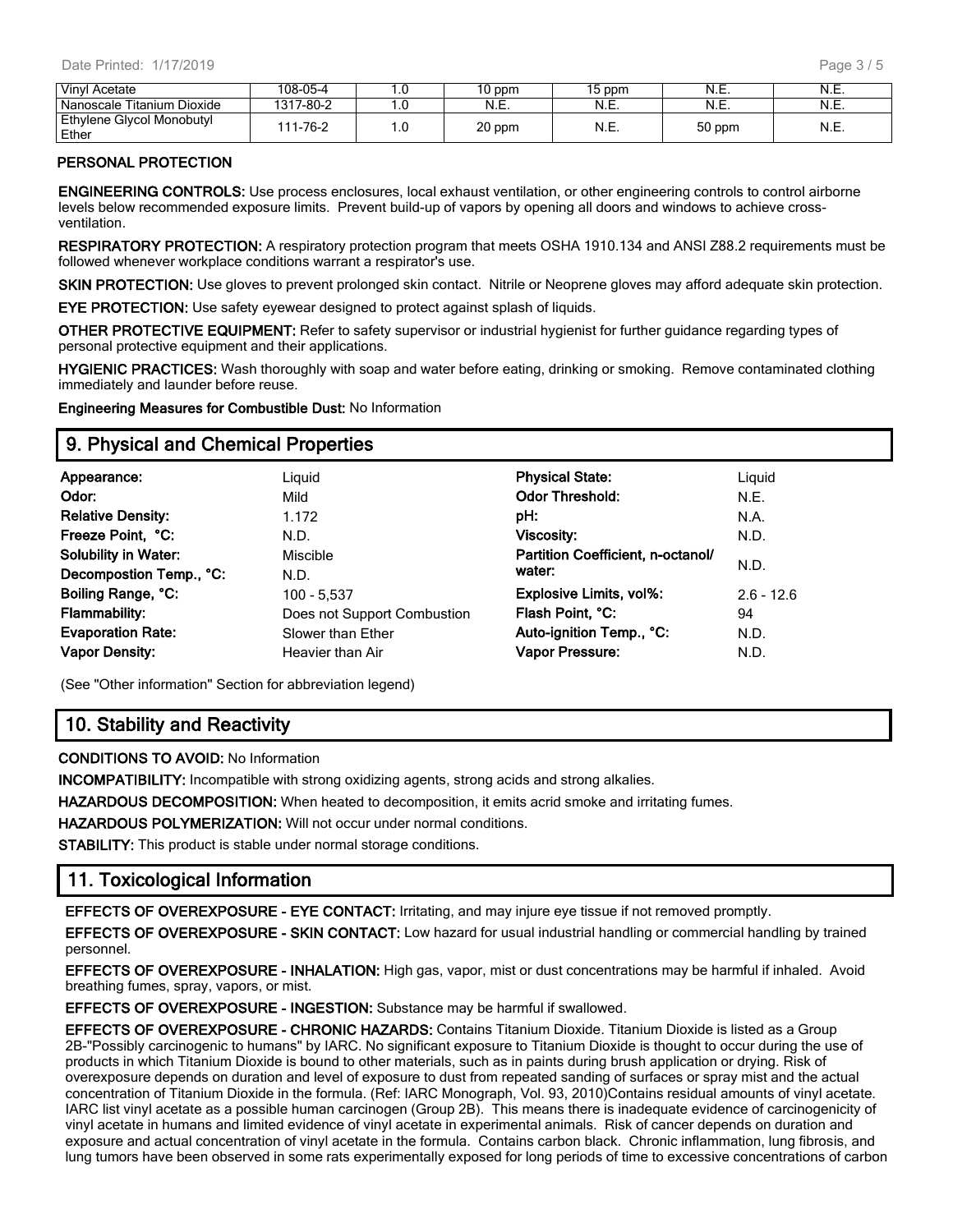#### Date Printed: 1/17/2019

black and several insoluble fine dust particles. Tumors have not been observed in other animal species (i.e., mouse and hamster) under similar circumstances and study conditions. Epidemiological studies of North American workers show no evidence of clinically significant adverse health effects due to occupational exposure to carbon black.

Carbon black is listed as a Group 2B-"Possibly carcinogenic to humans" by IARC and is proposed to be listed as A4- "not classified as a human carcinogen" by the American Conference of Governmental Industrial Hygienists. Significant exposure is not anticipated during brush application or drying. Risk of overexposure depends on duration and level of exposure to dust from repeated sanding of surfaces or spray mist and the actual concentration of carbon black in the formula.

**PRIMARY ROUTE(S) OF ENTRY:** Eye Contact, Ingestion, Inhalation, Skin Absorption, Skin Contact

#### **ACUTE TOXICITY VALUES The acute effects of this product have not been tested. Data on individual components are tabulated below:**

| CAS-No.         | <b>Chemical Name</b>              | Oral LD50        | Dermal LD50        | Vapor LC50  |
|-----------------|-----------------------------------|------------------|--------------------|-------------|
| 13463-67-7      | Titanium Dioxide                  | >10000 mg/kg Rat | 2500 mg/kg         | N.E.        |
| $9003 - 11 - 6$ | Polyethylene-Polypropylene Glycol | 5700 mg/kg Rat   | N.E.               | .3 mg/L Rat |
| 1333-86-4       | Carbon Black                      | >15400 mg/kg Rat | N.E.               | N.E.        |
| 1313-13-9       | Manganese Dioxide                 | 9000 mg/kg Rat   | N.F.               | N.E.        |
| 108-05-4        | Vinvl Acetate                     | 2900 mg/kg Rat   | 2335 mg/kg Rabbit  | N.E.        |
| 111-76-2        | Ethylene Glycol Monobutyl Ether   | 470 mg/kg Rat    | 1,060 mg/kg Rabbit | 11 $mq/L$   |

N.E. - Not Established

# **12. Ecological Information**

**ECOLOGICAL INFORMATION:** Product is a mixture of listed components.

## **13. Disposal Information**

**DISPOSAL INFORMATION:** Dispose of material in accordance to local, state, and federal regulations and ordinances. Do not allow to enter waterways, wastewater, soil, storm drains or sewer systems.

## **14. Transport Information**

|                              | Domestic (USDOT) | <b>International (IMDG)</b> | Air (IATA)    | <b>TDG (Canada)</b> |
|------------------------------|------------------|-----------------------------|---------------|---------------------|
| <b>UN Number:</b>            | N.A.             | N.A.                        | N.A.          | N.A.                |
| <b>Proper Shipping Name:</b> | Not Regulated    | Not Regulated               | Not Regulated | Not Regulated       |
| <b>Hazard Class:</b>         | N.A.             | N.A.                        | N.A.          | N.A.                |
| Packing Group:               | N.A.             | N.A.                        | N.A.          | N.A.                |
| <b>Limited Quantity:</b>     | No               | No                          | No            | No                  |

## **15. Regulatory Information**

## **U.S. Federal Regulations:**

## **CERCLA - SARA Hazard Category**

This product has been reviewed according to the EPA 'Hazard Categories' promulgated under Sections 311 and 312 of the Superfund Amendment and Reauthorization Act of 1986 (SARA Title III) and is considered, under applicable definitions, to meet the following categories:

**Carcinogenicity** 

## **Sara Section 313:**

This product contains the following substances subject to the reporting requirements of Section 313 of Title III of the Superfund Amendment and Reauthorization Act of 1986 and 40 CFR part 372:

## **Chemical Name CAS-No.**